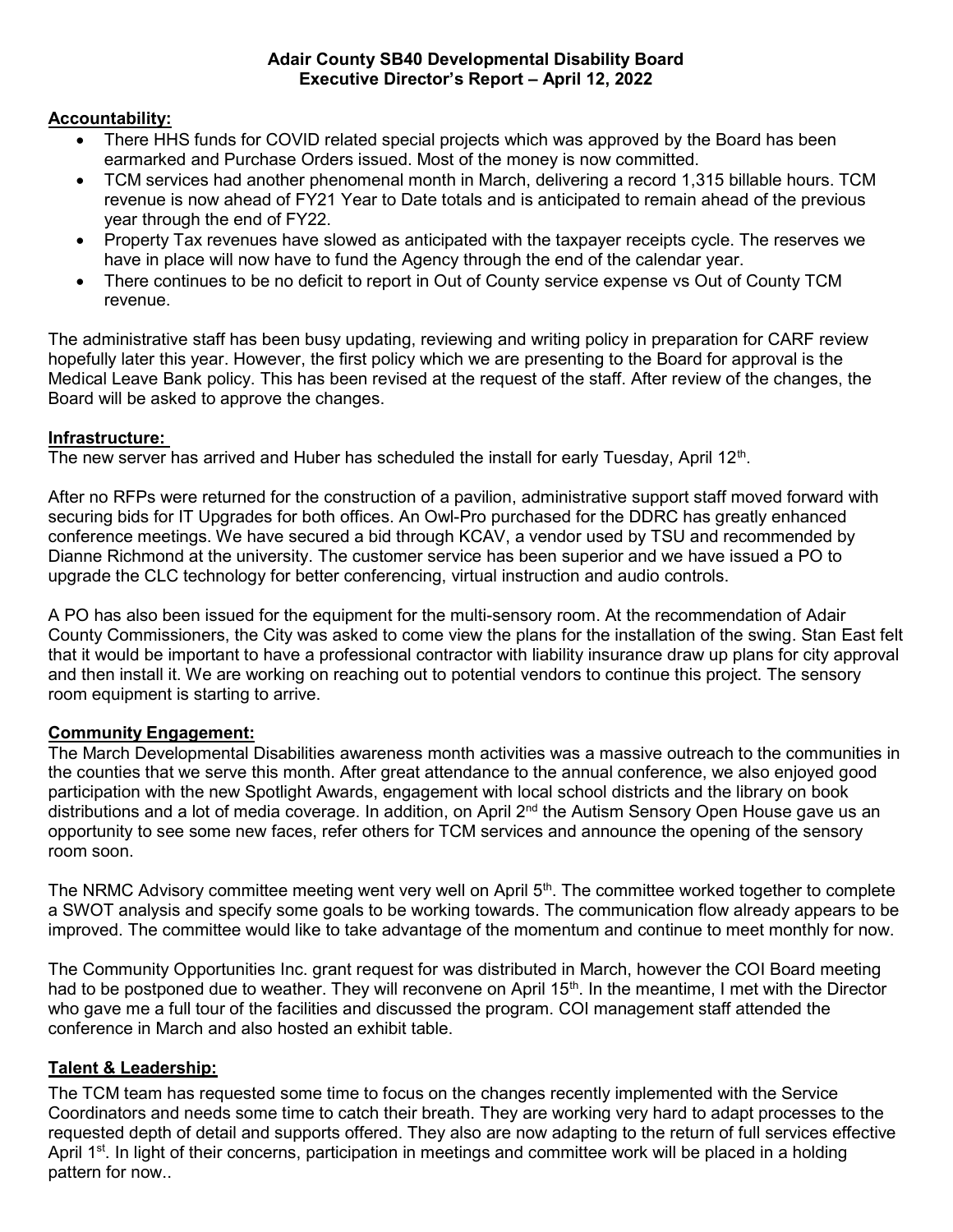The CLC Team has been filling up the calendar with many new activities and attendance is increasing. The participation in the opportunity for grief support has been fair. We really thought that there was more need for this type of service. However, those that are participating seem to be benefiting from the project. The Autism Advisory committee is transitioning with the graduation of the TSU students. We are planning to break the group into two separate meetings, one for adult self-advocates and the other for younger parents of kids with autism. Melissa is also deeply involved with planning the summer employment programs.

In light of the need to back down on work load of the TCM Management Team, I will continue to meet with Brandy Allen, Positive Supports Consultant, of Kirksville Regional Office on Tier Supports, as well as participate in a workgroup asked to create TCM objectives for the Values Based Purchasing plans.

#### State of Disability Issues:

We were pleased that Representative Busick and all of the Adair County Commissioners were able to attend and enjoy the Conference. The word spread quickly the next day at the AAIDD conference in Columbia and garnered some interest in the ATSU program. UMKC reached out to gather more information about the ATSU Mentoring program, and while we are happy to share our progress it doesn't appear that this will be a potential grant source for this effort.

The candidate for the Director's position at Greenwood Center for Autism was a strong candidate. We are hopeful that his recruitment will progress with TSU. Senator Blunt's legislative aide, Sarah Graff, announced that the \$4 million had been secured in federal funding to help the project move forward. If TSU successfully hires this candidate, we will need to transfer about half of the funds in reserve to the school to offset this cost.

Susan Lassabe drafted the response on behalf of our agency to present to the State regarding the proposed CSRs on the MAAS Assessment and subsequent process changes. In addition, staff attended the Divisions walk-through of the coming Case Management software, ConnecXion, and left the meeting with many questions. I will be sharing their concerns with the Division at the next MACDDS/MARF co-presentation.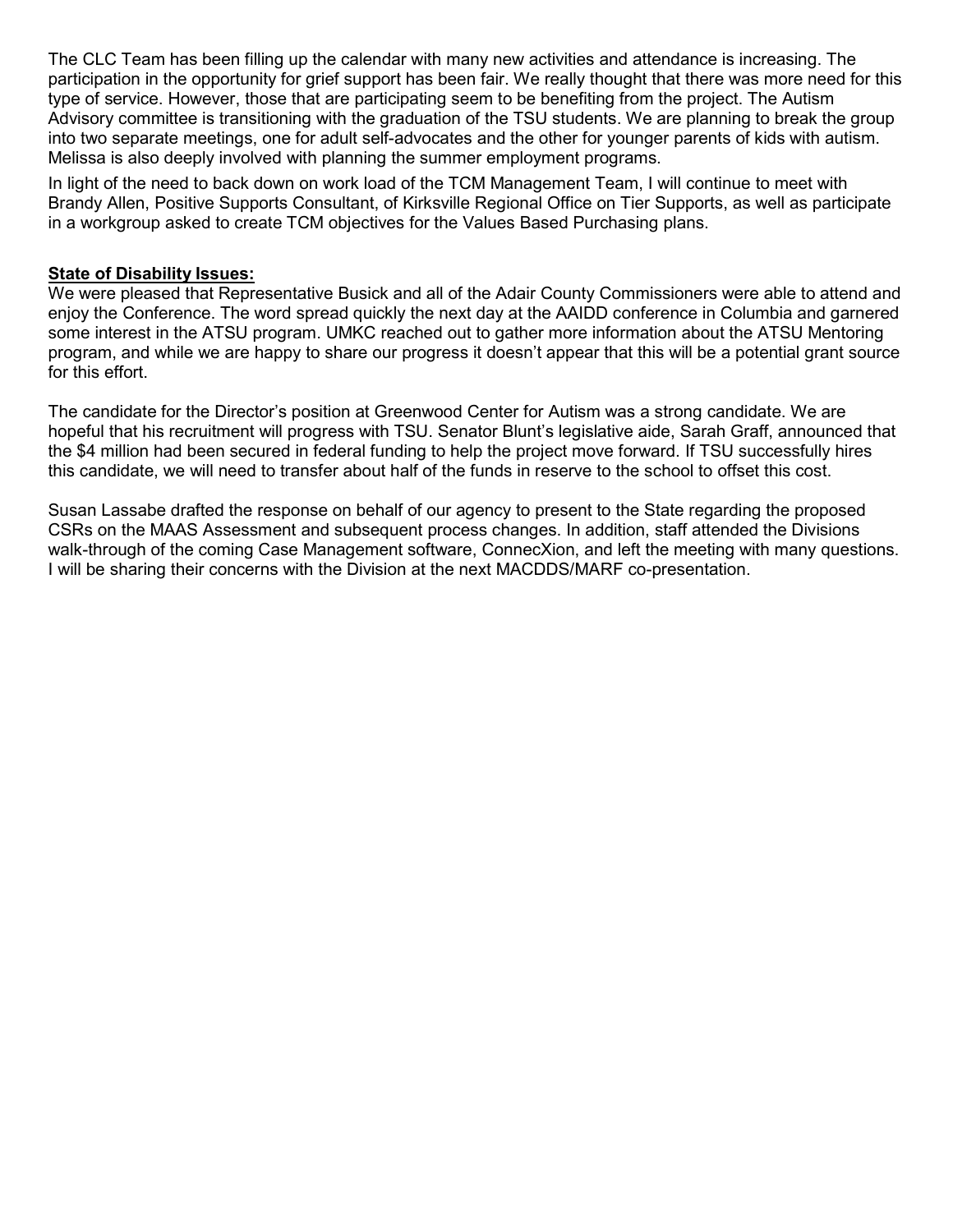| <b>Adair County SB40 Dashboard</b>                                                                               |                  |                       |                                                                                                                                                |              |
|------------------------------------------------------------------------------------------------------------------|------------------|-----------------------|------------------------------------------------------------------------------------------------------------------------------------------------|--------------|
| <b>Variance to Budget</b>                                                                                        | <b>YTD</b>       | Jan                   | Feb                                                                                                                                            | Mar          |
| Property Tax Revenue vs Budget                                                                                   | \$<br>185,173    | \$<br>(14)            | \$236,008                                                                                                                                      | \$ (36, 320) |
| <b>TCM Revenue vs Budget</b>                                                                                     | \$<br>(123, 354) |                       | $\left  \frac{1}{2} \right  \left  \frac{24}{652} \right  \left  \frac{1}{2} \right  \left  \frac{30}{118} \right  \left  \frac{1}{2} \right $ | 20,072       |
| Personnel Expense vs Budget                                                                                      | \$<br>(78, 270)  | $\frac{1}{2}$ (5,040) | \$<br>$(6,642)$ \$                                                                                                                             | (1,644)      |
| Program Direct Expense vs Budget                                                                                 | \$<br>(42, 555)  |                       | $\frac{1}{2}$ (16,771) $\frac{1}{2}$ (17,172) $\frac{1}{2}$                                                                                    | 31,496       |
| In-Direct Expense vs Budget                                                                                      | \$<br>16,991     | $\sin(3,278)$ \$      | 7,854                                                                                                                                          | \$<br>6,678  |
| CapEx                                                                                                            | \$<br>5,500      | \$<br>539             | \$<br>$\overline{\phantom{a}}$                                                                                                                 | \$<br>(917)  |
| Surplus/Deficit YTD                                                                                              | \$<br>199,038    | \$40,224              | \$221,772                                                                                                                                      | \$ (52,967)  |
|                                                                                                                  |                  |                       |                                                                                                                                                |              |
| <b>Targeted Case Management</b>                                                                                  | <b>YTD</b>       | Jan                   | Feb                                                                                                                                            | Mar          |
| <b>Current Caseload</b><br><b>Number of Service Coordinators</b>                                                 | 415<br>11        | 417<br>11.5           | 419<br>12                                                                                                                                      | 417<br>12    |
| <b>TCM Logged Hours</b>                                                                                          | 9,594            | 1149                  | 1072                                                                                                                                           | 1315         |
| FY21 Avg Billable Hours                                                                                          | 12,696           | 1058                  | 1058                                                                                                                                           | 1058         |
| <b>Budgeted Log Hours</b>                                                                                        | 13,236           | 1103                  | 1103                                                                                                                                           | 1103         |
| Average Logged Hours per SC                                                                                      | 93               | 100                   | 89                                                                                                                                             | 110          |
| Budgeted Log Hours per SC                                                                                        | 110              | 110                   | 110                                                                                                                                            | 110          |
| <b>SC Avg Caseload</b>                                                                                           | 36               | 36                    | 35                                                                                                                                             | 35           |
| Avg Case Load Goal                                                                                               | 35               | 35                    | 35                                                                                                                                             | 35           |
| Hours Per Person Served                                                                                          | 3                | 2.8                   | 2.6                                                                                                                                            | 3.2          |
| Hours Per Person Served Goal                                                                                     | 3                | $\overline{3}$        | 3                                                                                                                                              | 3            |
|                                                                                                                  |                  |                       |                                                                                                                                                |              |
| <b>Partnership for Hope Grants</b>                                                                               | <b>YTD</b>       | <u>Jan</u>            | <u>Feb</u>                                                                                                                                     | <b>Mar</b>   |
| <b>Total Annualized PfH Approved</b>                                                                             | 75,483           | 78410                 | 72134                                                                                                                                          | 67106        |
| <b>Total Actual PfH Expense</b>                                                                                  | 19,546           | 2500                  | 1994                                                                                                                                           | 2713         |
| Total Actual PfH Expense Last Year                                                                               | 27,189           | 3530                  | 4612                                                                                                                                           | 3438         |
| # of Participants<br>Cash Reserves                                                                               | 49               | 47                    | 49                                                                                                                                             | 47<br>643074 |
|                                                                                                                  | 368,367          | 586117                | 692672                                                                                                                                         |              |
| <b>Personnel</b>                                                                                                 | <b>YTD</b>       | <b>Jan</b>            | <b>Feb</b>                                                                                                                                     | <b>Mar</b>   |
| <b>Total Budgeted Personnel (FTE)</b>                                                                            | 20.5             | 20.5                  | 20.5                                                                                                                                           | 20.5         |
| <b>Total Actual Personnel (FTE)</b>                                                                              | 21               | 22                    | 22                                                                                                                                             | 22           |
| <b>Total Budgteted SCs</b>                                                                                       | 12               | 12                    | 12                                                                                                                                             | 12           |
| <b>Total Actual SCs</b>                                                                                          | 9                | 11.5                  | 12                                                                                                                                             | 12           |
| *Angie's hours budgeted in CLC Summer Program. Virgie's hours unbudgeted;<br>somewhat offset by vacancy savings. |                  |                       |                                                                                                                                                |              |
| <b>Community Learning Center</b>                                                                                 | <b>YTD</b>       | <u>Jan</u>            | <b>Feb</b>                                                                                                                                     | <b>Mar</b>   |
| <b>CLC Direct Program Expense</b>                                                                                | 344              | \$<br>634             | \$<br>291                                                                                                                                      | \$<br>596    |
| <b>CLC Staff Actual</b>                                                                                          | 1                | 1.5                   | 1.5                                                                                                                                            | 1.5          |
|                                                                                                                  | $\mathbf 1$      |                       |                                                                                                                                                |              |